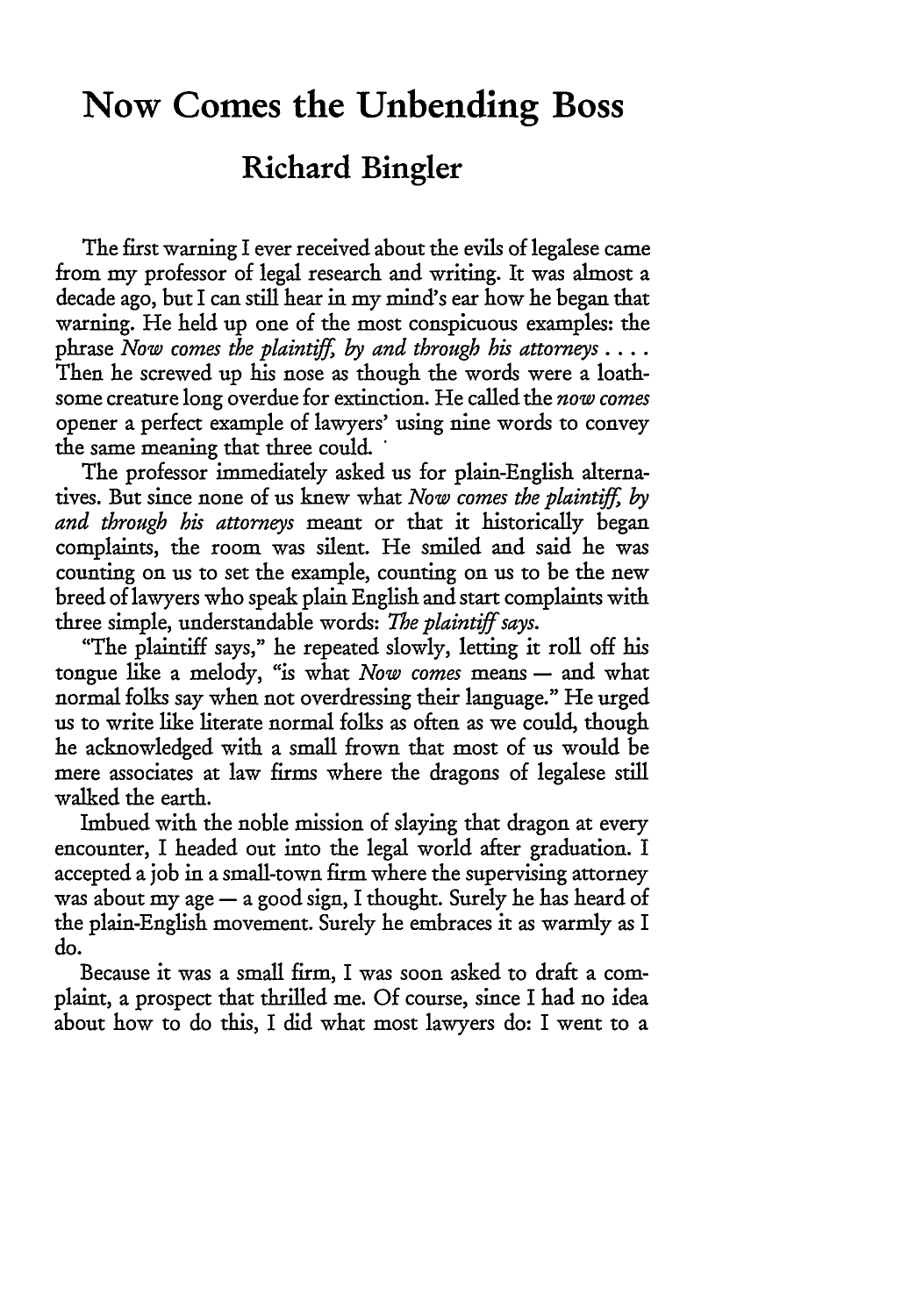formbook in the firm library and found an appropriate complaint for the case  $-$  a simple slip-and-fall case. But then I did what most lawyers probably do not do: I ignored the legalese in that form complaint  $-$  especially the opening legalese. I was confident that at least I knew how to begin any complaint.

As any young, eager lawyer might, I labored over every word in that complaint, making sure that it was as nearly perfect as it could be. When I'd finished, I was sure that I'd done my duty: on my first encounter with the *Now comes* dragon, I had slain it and drunk its blood.

I put the complaint in the supervising attorney's in-box. Back in my office, I imagined myself receiving an award for the complaint's clear language and then proudly displaying the award on a special shelf with a tiny light to guide visitors' eyes to the spot. Eventually, I would even emblazon my business cards with a small depiction of the award, accompanied by some pithy phrase.

Before I could think up such a phrase, I was startled by the buzz of the intercom. The supervising attorney wanted to see me. In his office, he handed me back the complaint and simply said, "This ain't gonna fly." Meekly, I asked why not. He stared at me: "We don't start complaints this way. Didn't you look in the formbook?" I was crestfallen.

As politely as possible and with as much restraint as I could muster, I said, with a half-smile, "Have you ever heard of the plain-English movement?" Before he could answer, though, I launched into a full-scale attack, using the famous shotgun approach of lawschool exams: pump in every legal fact, theory, and holding that pops into your head  $-$  relevant or irrelevant  $-$  in the hope that something you've written will come close to answering the question. In my best oratorical style, I made the standard arguments against plain English and then my counterarguments for plain English. My presentation went uninterrupted.

When I'd finished, he smiled and said, "This is a small town, and new things come slowly to it. Our clients pay us a lot of money to do their work, and *The plaintiff says* doesn't sound like we did much work for their money. Go to the formbook and put